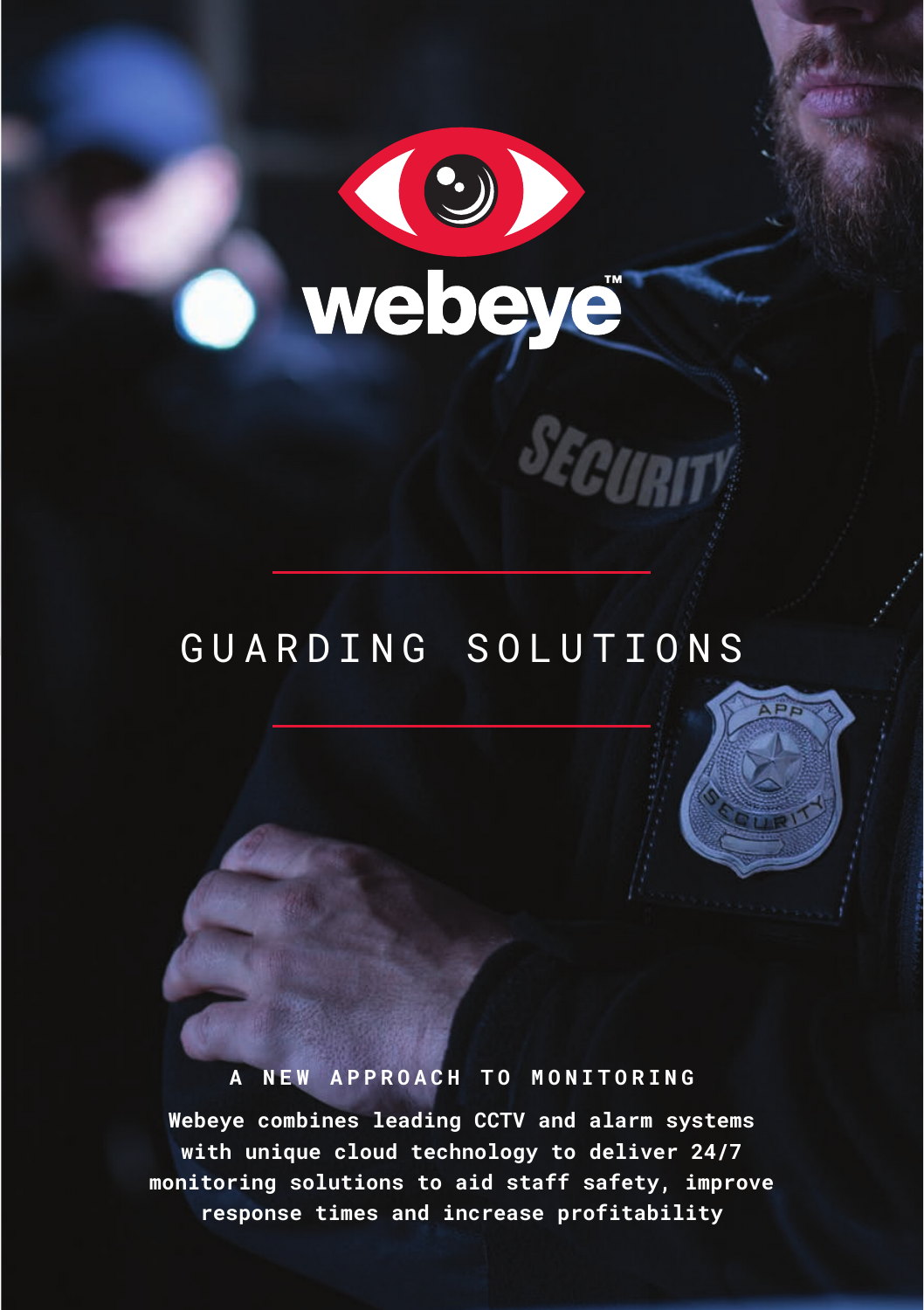## Webeye Guarding Solutions

The common misconception of technology to enhance security is to install CCTV and to let guards just sit behind a screen or trawl through footage to gather evidence. The adoption of Webeye's responsive cloud technology gives you the power to take control of all your security monitoring which frees-up guards to become reactive to alarm events.

## Features and options to take the hassle out of monitoring guards



**LIVE STREAMING** The app allows you to see an incident as it happens on your own mobile



**DASHBOARD** The browser function allows you to organise and monitor all your security



**SOS** The optional SOS app turns the guard's smartphone into a fully functional personal safety device



**FULL AUDIT** Never miss an alarm notification again with Webeye's comprehensive audit trail

## Intelligent functionality designed so you can maximise your resources

#### **No overheads and improved auditing**

- **Takes charge of your alarm traffic so you can easily manage all your security**
- **Reliable and secure cloud platform that is simple to operate**
- **Patented escalation process to make sure you always receive alarms**
- **Only use alarm products proven to work in demanding environments**
- **No expensive outlay or additional infrastructure required to operate**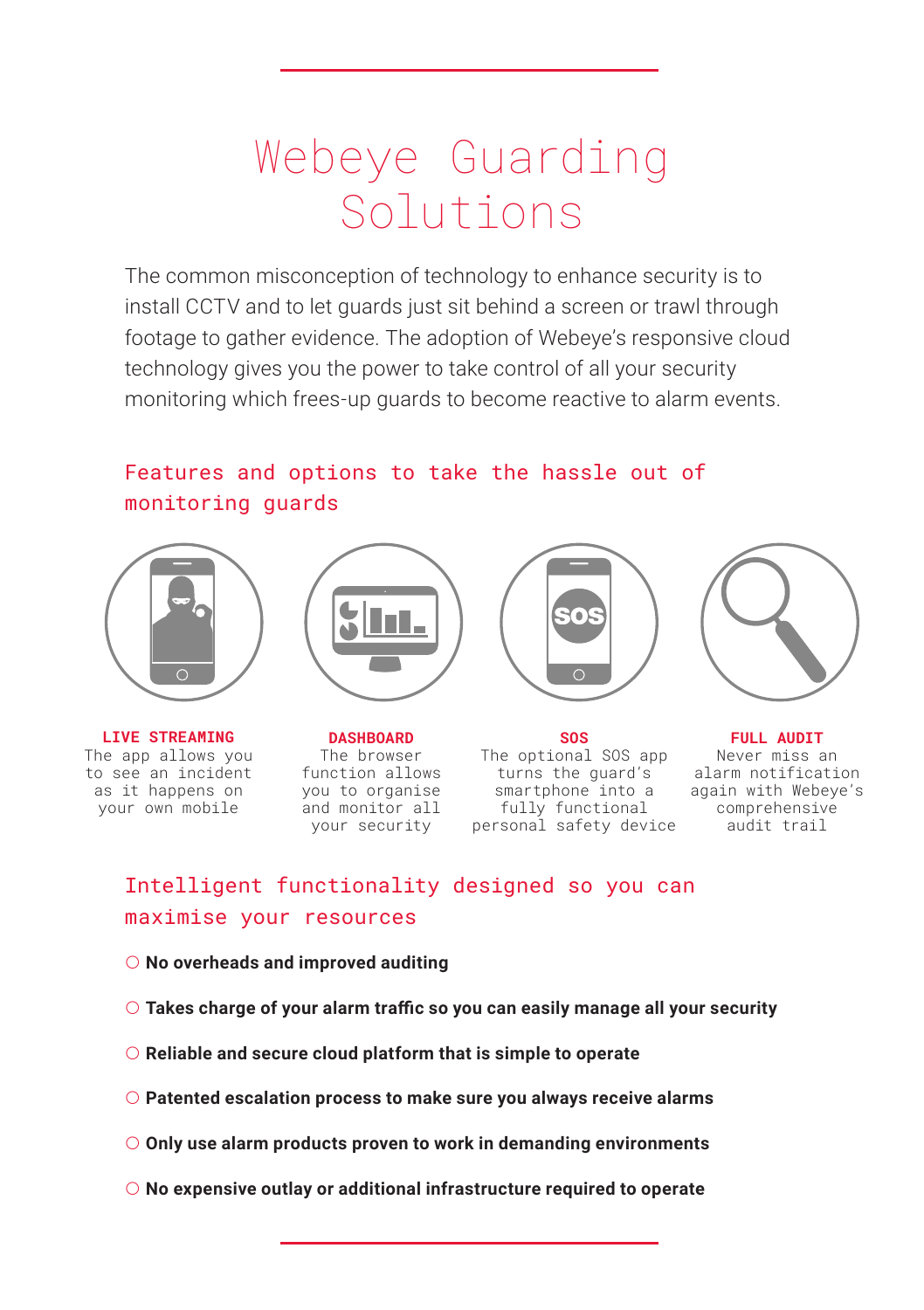### See an immediate improvement in efficiency.

YOUR SUPPLIER WILL ADVISE ON THE MOST APPROPIATE CCTV / ALARM **PRODUCTS** 

All you need is a Webeye approved alarm system/CCTV, and your own smart device or computer



**1. Install a Webeye approved CCTV or Visual Veri ication Alarm system on site which acts as your remote eyes and ears.** Webeye works with leading brands that are proven to work in harsh environments and deliver dependable alarm notifications and video clips via webeyecms if an alarm is triggered .



**2. webeyecms is the unique feature in all Webeye Guarding Solutions.** It is a pay-as-you-go cloud service that uses patented and fail-safe methods to make sure you receive alarm notifications and is robust enough to become your virtual monitoring station. The reason we can keep costs to a minimum is we've automated monitoring station processes such as handling, distributing and notifying all stakeholders of alarms. It is an intelligent system that has the power to handle all your alarm traffic whatever the size of your business.



**3. Webeye sends all alarm noti ications and video clips to stakeholders own computer or smart device** meaning no additional outlay is required on bespoke infrastructure. Because you receive the information directly it empowers you to take control of your own security and efficiently manage and respond to events.



**4. For a small additional charge, alarms can be escalated to a Webeye Approved Monitoring Station.** For example, this is a particularly useful feature if you find all your guards are responding to other events and you need the reassurance someone is taking appropriate action such as calling the police. It is a more cost-effective service than employing a full time ARC / CMS because you decide at which point in the process you need to automatically escalate to a manned station.

**SECURITY**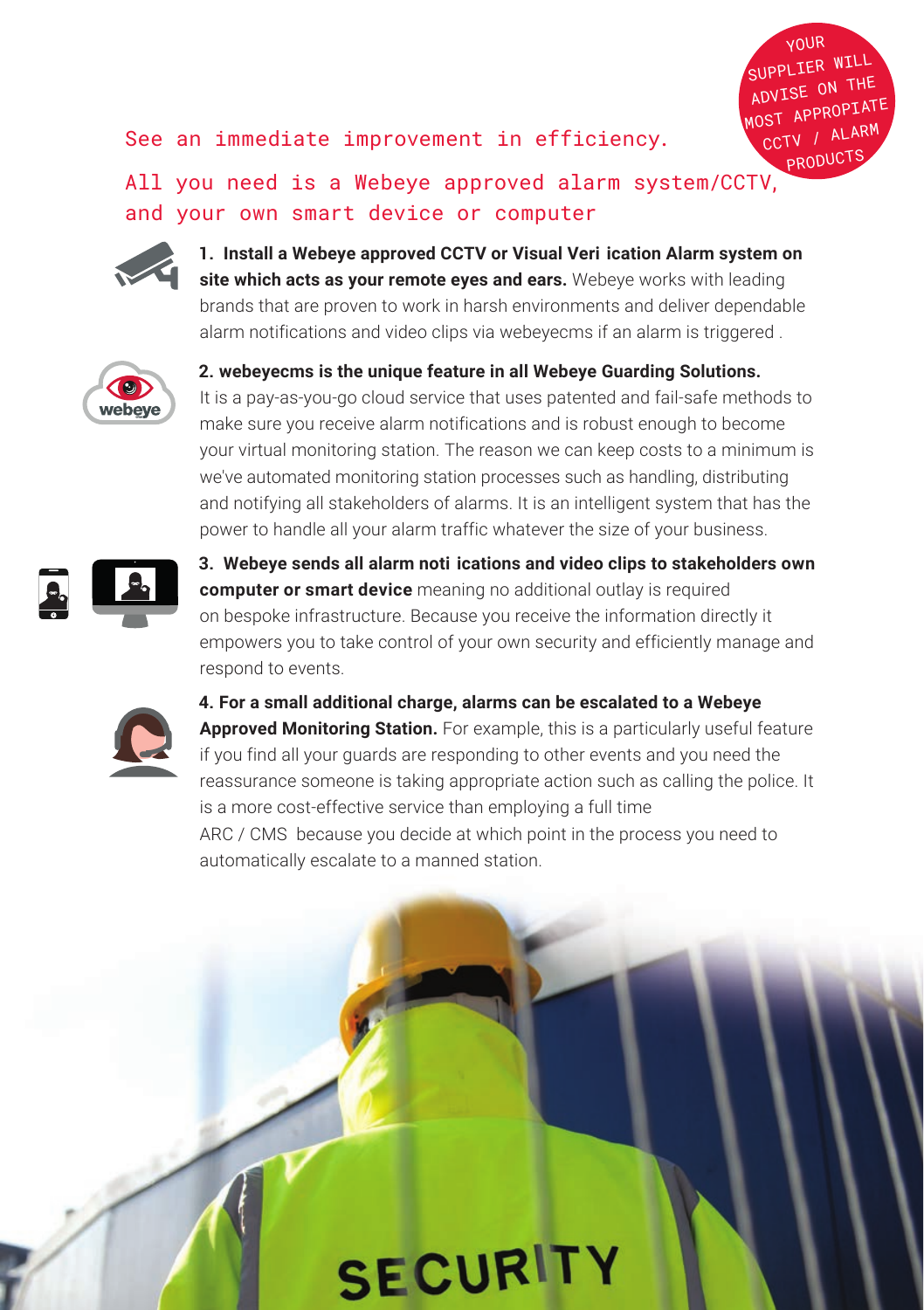## Using technology to deliver simple solutions to complex challenges

Webeye is meeting the challenges faced by modern guarding and security companies for increased efficiency and accountability. Webeye's low-cost solutions for guarding increase operating capacity, improve safety and drive down costs.

Webeye have devised solutions that can interact at various points of your operating process to generate maximum efficiency.



#### **1. Webeye automated monitoring 24/7 allowing police response**

A cost-effective solution where you use a Webeye enabled CCTV or battery powered alarm system to act as a virtual guard to monitor a site. If it detects an intrusion the system will trigger an alert sent to webeyecms (Webeye's automated cloud alarm platform) which will process and deliver a fail-safe notification and video clip immediately to all stakeholders where they can take appropriate action such as calling the police.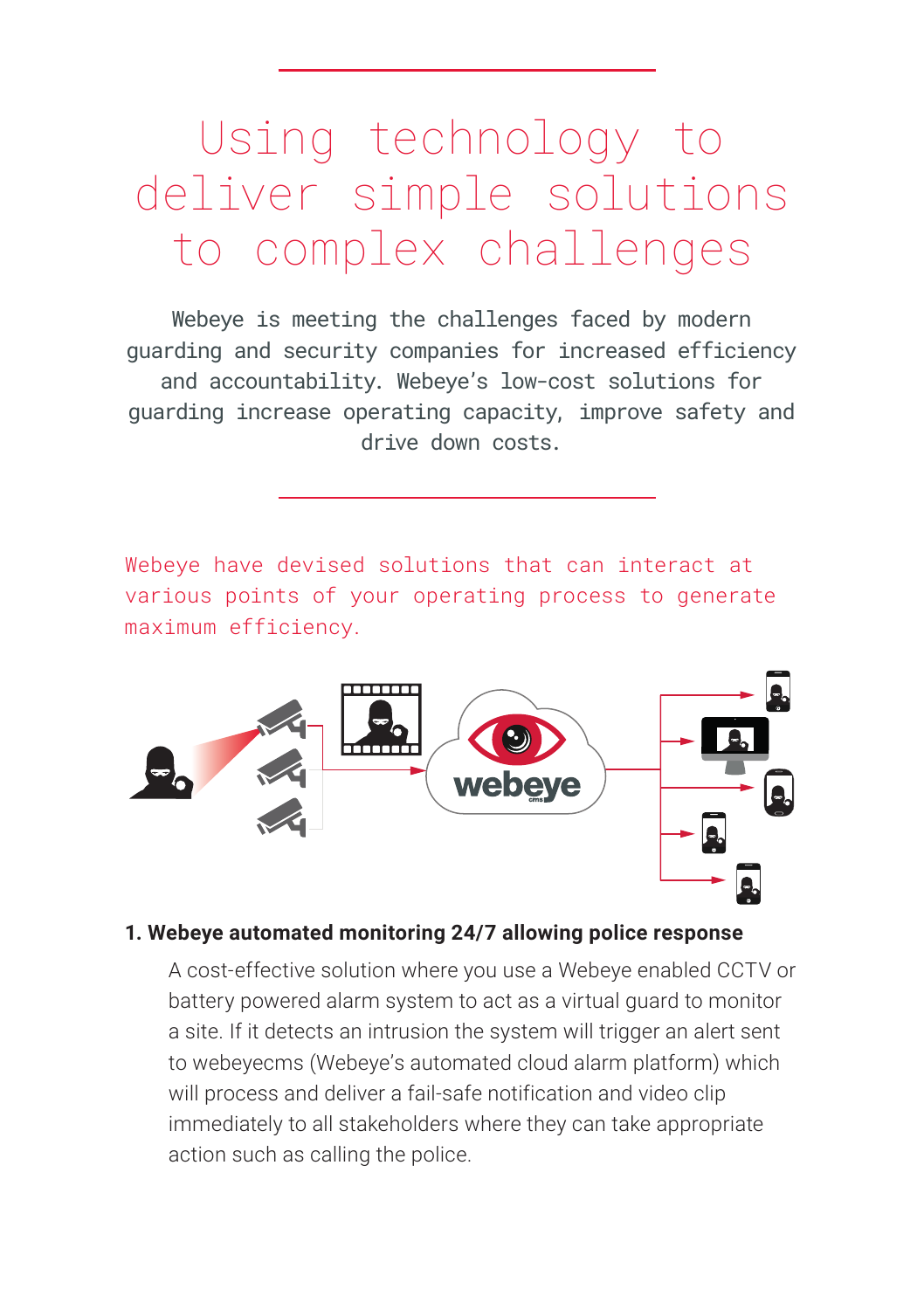

## **2. Use your guards as a reactive force to respond to intrusions**

Use Webeye as a force multiplyer to turn your existing guards into a reactive team. If an intrusion is detected a notification is sent immediately to all available guards where the nearest team can respond quickly and take appropriate action which might mean calling for police back-up.



## **3. Webeye automated monitoring 24/7 with Monitoring Station back-up**

If you or your guards are unable to respond for any reason the alarm notification can be escalated to a Webeye Approved Monitoring Station. This incures a small additional charge but offers the reassurance someone is responding to intrusions and taking appropriate action. It is still more cost effective than using a full time Monitoring Station and arguably safer and more efficient.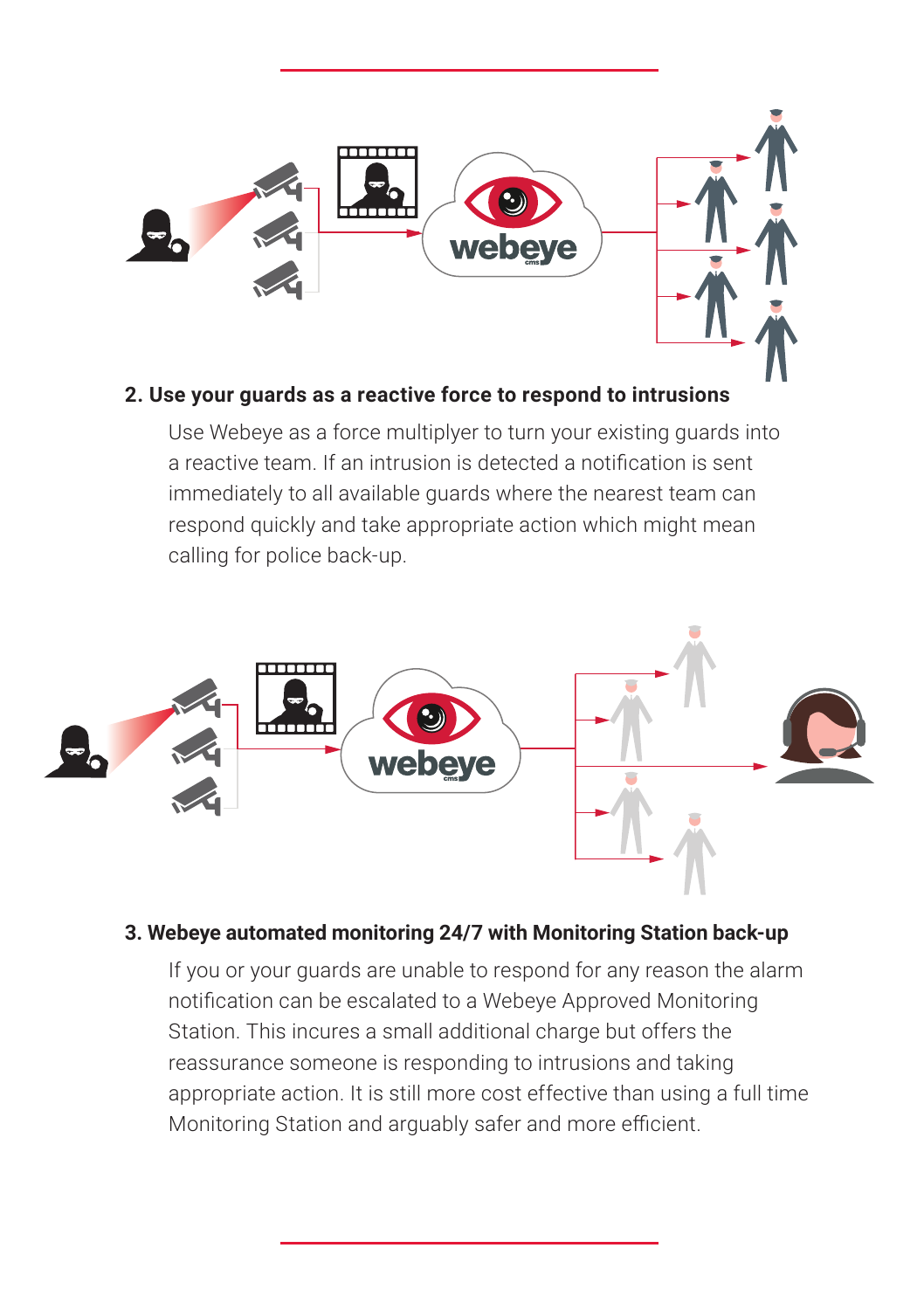

Just a small monthly charge can have a massive impact on reducing your overheads

## Case Study example

Abandoned 50 acre construction site with 5 buildings where a concern for safety and copper theft were identified as the main treat. Protected by a static guarding team spending **226 hours per week**.

#### Action taken

Unsustainable both operationally and financially so 40 cameras were installed around the site which trigger on intrusion allowing the guards to react to situations which reduced the guarding time to just **40 hours per week**.

#### Outcome

**Time reduced by 186 hours per week!** 

**82% Saving**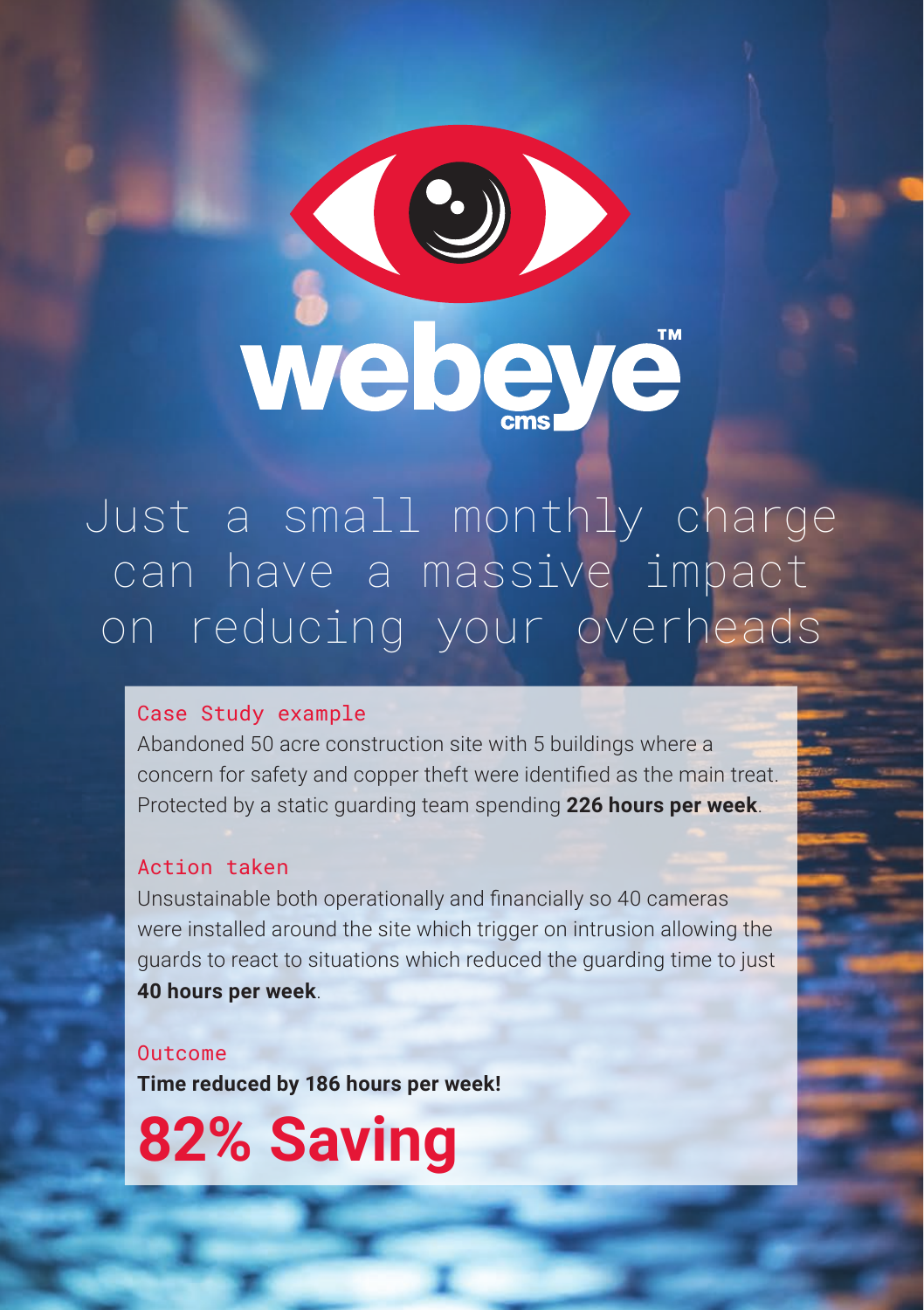## webeyecms does all the hard work so you don't have too!

webeyecms works in much the same way as a monitoring station but uses industry leading automation to call and alert you directly, so it is you who can identity if it really is an intruder. The system records and notes all action and will keep trying until you acknowledge the call.



## Alerts and video

webeyecms sends a notification / short video clip of any intrusion directly to your own smart phone or browser. You are not even limited to the number of colleagues you wish to receive alerts.

## The world's fastest response

Speed is of the essence to catch the criminal. If an alarm is triggered, an alert takes just seconds to reach your device.

## Powerful management tool

webeyecms is an hierarchy system that can perform a useful management function. For example, all information about your security 'estate' can be organized into an simple to view dashboard

## Cloud storage

All events are stored and video events can be viewed for 2 years or up to 6 years if required.

## Full monitoring 24/7, 365 days a year



We've fully automated the alarm receipt, alarm handling and alerting process - tasks traditionally done by a monitoring station. We're inherently more efficient and reliable because we're not limited by human alarm operator capabilities or errors.

## Full audit trail



webeyecms keeps a record of any alarm activity and you can easily view your alarm history. The browser version not only tells you when an alarm was sent but also who viewed it.

## 100% reliability\*\*

\*Progressive Alarm Delivery And Alarm Response Confirmation. \*\* To date of publication 2019.



Large multi-national companies are now reaping the benefits and enjoying the efficiencies of using webeyeCMS. Testament to the durability of the system.